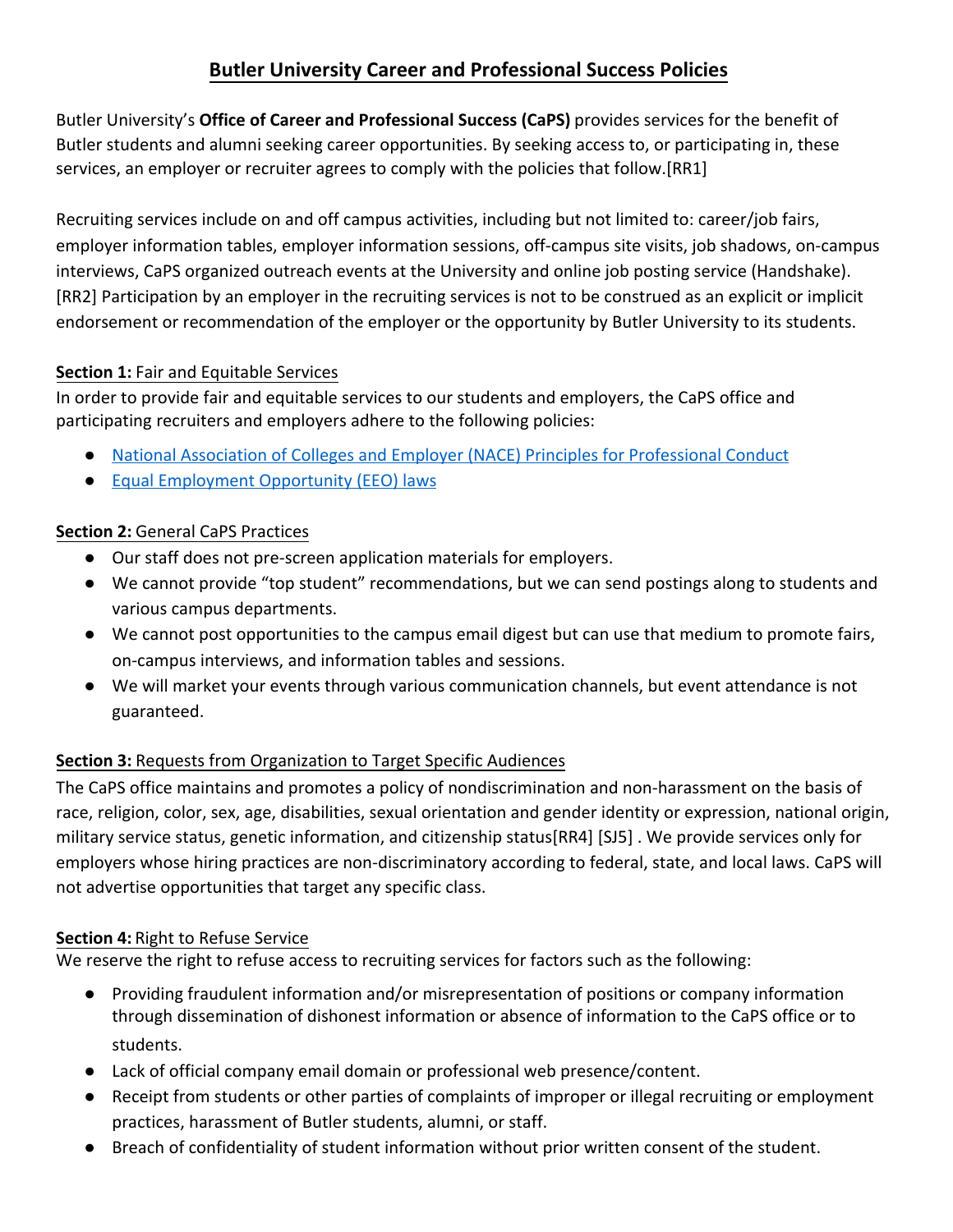- Requiring, at the time of application, personal information such as bank and social security numbers or photo of the applicants.
- Positions not likely of interest to college students or alumni.
- Requiring students to pay personal funding to obtain the position.
- Failure to adhere to CaPS' policies and/or any violation of Butler University equal opportunity policies or local, state, or federal laws.
- Failure to accurately describe the responsibilities and requirements of the employment opportunity in all publicity, including publicity for employer information sessions.

#### **Section 5:** Rooms, Scheduling, and Employer Sponsorship Opportunities

CaPS *does not* provide access to services, rooms, scheduling, or employer sponsorship opportunities if:

- The employment opportunity involves on-campus solicitation for the company's products, posting of company's materials, sale/distribution of products and services or solely promoting a political candidate.
- The organization requires an initial payment or investment. Investments of this type may include, but are not limited to: requirement to attend unpaid orientation or training sessions; direct payment of a fixed fee; payment to attend orientation or training sessions; and/or purchase or rent of a starter kit, sales kit, samples, or presentation supplies.
- The organization fails, for any reason, to provide essential information concerning the nature of the position or compensation, including, but not limited to: commission only, job responsibilities, salary, applicant requirements.
- The organization fails to submit payment/documentation of payment for any CaPS event or program.

#### **Section 6:** Services Provided to Third-Party Recruiters

Third-party recruiters are agencies, organizations, or individuals recruiting candidates for employment opportunities other than for their own needs. Third-party recruiters using CaPS services are expected to follow the same policies and procedures established for recruiters representing their own organization. In addition, third-party recruiters are expected to adhere to several specific practices to ensure open and accurate communication with Butler students. CaPS will provide assistance to third-party recruiters when a third-party recruiter meets the following conditions:

- Abides by the NACE and EEO policies and laws (see Section 1).
- Charges no fees to the candidate.
- Provides a position description to CaPS staff for valid openings including the end employer's name.
- Shares with candidates that openings are with other organizations, not their own.

#### **Section 7: On-Campus Recruiting**

- CaPS will provide scheduling support for recruiters via Handshake.
- Recruiters seeking to schedule on-campus interviews outside the Handshake scheduling process are required to provide our office with a description of the recruiting process used to fill the schedule, as well as a copy of the interview schedule prior to the interviews.
- CaPS will try to provide equipment (laptop computer, projector, etc.) for outreach events if requested in advance.
- Interview rooms are complimentary except during peak usage periods (including career fairs).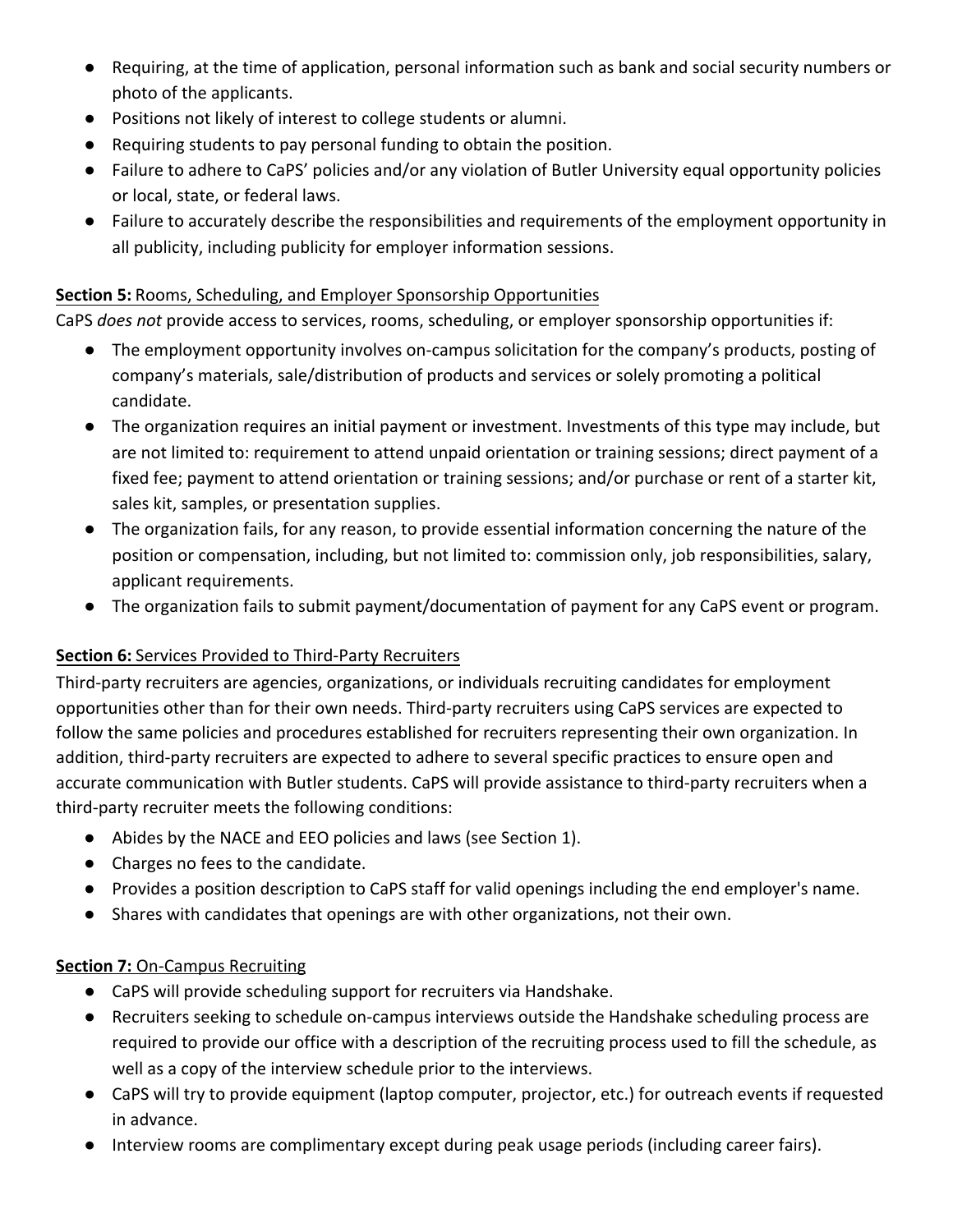## **Section 8:** Event Cancellations and Refund Policy

Payments must be received by the close of business one week in advance of the event. If payment is not received in a timely manner, the CaPS office reserves the right to reconsider the organization's participation in future recruiting events. Our office can discuss other payment options on an individual basis, such as bringing a check to the event. We will continue to bill organizations for outstanding event fees until payment is received.

Cancellations made at least three business days in advance of the event will receive a full refund. If cancellations are made after this time, the organization will be responsible for the full registration fee.

#### **Section 9: Credit Card Privacy Policy**

CaPS only keeps information for payment record. This may include, but is not limited to, a first and last name, a physical address, an email address, and a phone number. We do not keep record of any credit card information. Please note that this policy is for credit card payments to CaPS only and does not apply to thirdparty sites linked from our website. Please check the privacy policies on those websites for more information.

#### **Section 10: Posting Jobs at Butler University**

- To post jobs on Butler's campus, employers are encouraged to create an account with Handshake (butler.joinhandshake.com) to directly post their own, open positions. Our office also provides a form in the event an employer needs assistance posting on Handshake. The online form may be found in the "For Employers" section at butler.edu/career. Employers may also submit one-page flyers to be reviewed, printed, and posted by our office (see Section 11).
- In order to post on Handshake, the CaPS office requires a valid email address with a company domain attached. Personal emails (e.g., Gmail, Hotmail) may be accepted in cases of part-time, informal employment such as childcare, housework, etc.
- Jobs posted on the Handshake system will automatically be assigned an expiration date 30 days past the posting date if a date is not provided by the employer. Employers may select an expiration date earlier than the 30-day default.
- Postings can include part-time, internship, co-op, volunteer, project-based, and full-time opportunities.
- CaPS reserves the right to delete or decline job postings deemed unsuitable for students/alumni per Section 4.
- Employers who have not filled the job may repost for an additional 30 days.
- Third-party recruiters may submit job announcements to CaPS for posting (See Section 6).
- Posting of any job description is not to be construed as an explicit or implicit endorsement or recommendation of a recruiter, an employer, or the opportunity by the university.

#### **Section 11:** Flyers

CaPS can review, approve, and post one-page fliers regarding employment opportunities or career-related events on community bulletin boards around campus subject to the following requirements:

- Flyers must bear our office's stamp, and the approval is good for a maximum of 30 days.
- Flyers must include employer name and contact information.
- Flyers must adhere to posting policies mentioned in Section 10.